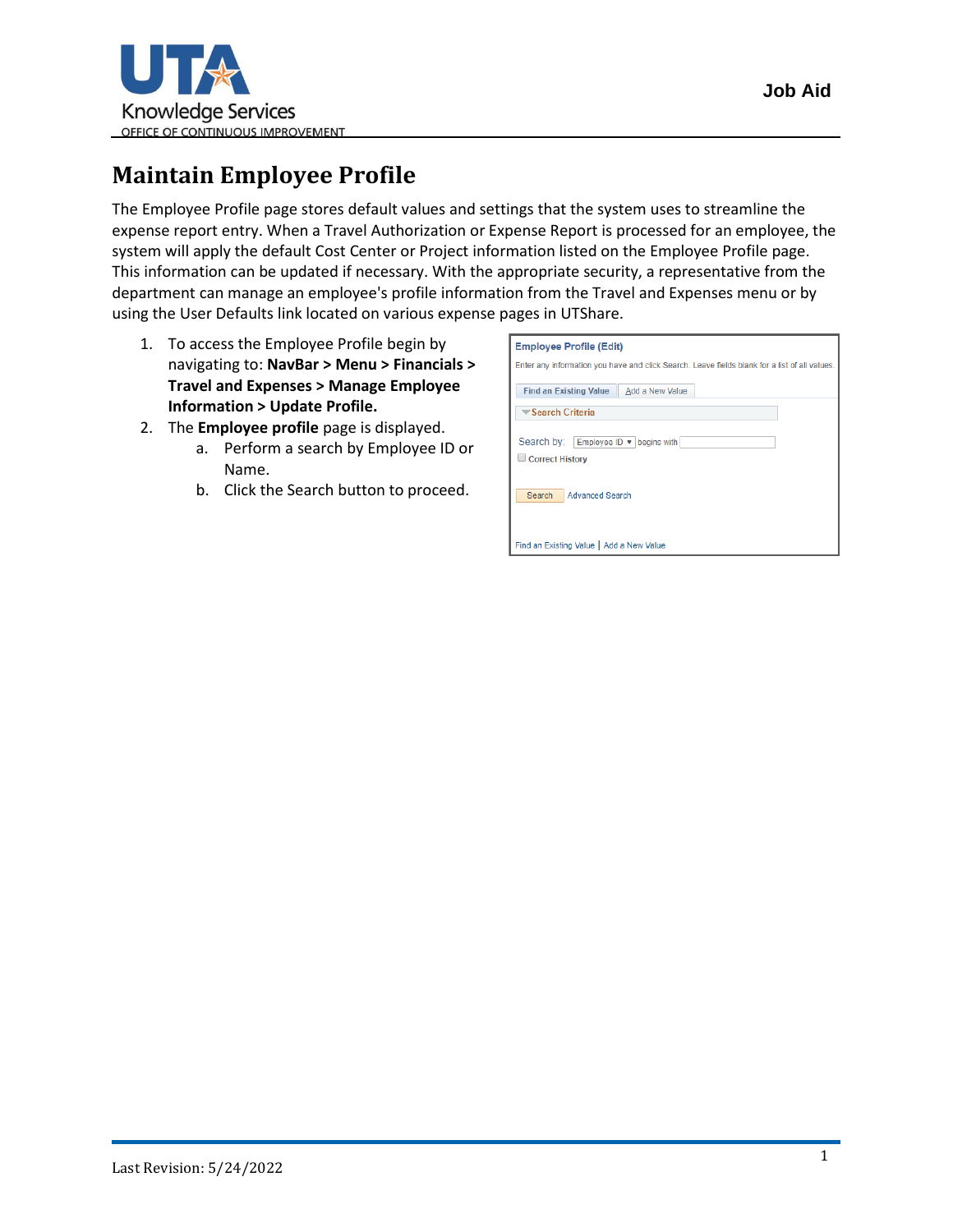

3. The **Employee Data** page is displayed. When processing a Travel Authorization or Expense Report in UT Share, a default chartfield string will be applied to the report. Initially, the default chartfield string is pulled from the employee's HR record; this may not be the accounting information that you want to use for the employee's reimbursement.

> **Note**: *When updating the Employee Profile page, this does not impact the employee's HR record. This change will only apply to future reimbursements through the Travel and Expense pages.*

3  $\mathbf{A}$ 5 Employee Data | Organizational Data | User Defaults **Sam Maverick Employee Information** First Name Sam Last Name Mayerick Employee Base: O Home **Telephone** © Office Personnel Status Employee Payments Sent To: I Home Address Mailing Address Phone Number 2 **Phone Type International Prefix** Phone Extension Description  $\overline{1}$ **Home Address** Country **Address 1 Address 2 Address 3** City County **State Mailing Address** Country **Address 1 Address 2 Address 3** City County **State ■ Save Q<sup>+</sup>** Return to Search **B** Notify

## 4. The **Organizational Data**

page is used to review organizational information for a specific employee. This includes the employee HR status, hire data, department, supervisor, and the default chartfield values that will be used in travel modules in UTShare. Click Save after changes are made as needed.

- a. If the employee's travel profile should default to a cost center, changes should be made on this screen under the Default ChartField Values. Cost Centers require GL Unit UTARL, and the appropriate Fund, Cost Center, Function, and Dept
- b. If the employee's default travel account should be a Project, the following fields are required: GL Unit – UTARL, Fund, Function, Dept.
	- i. PC Business Unit, Project, and Activity are entered on the User Defaults Page.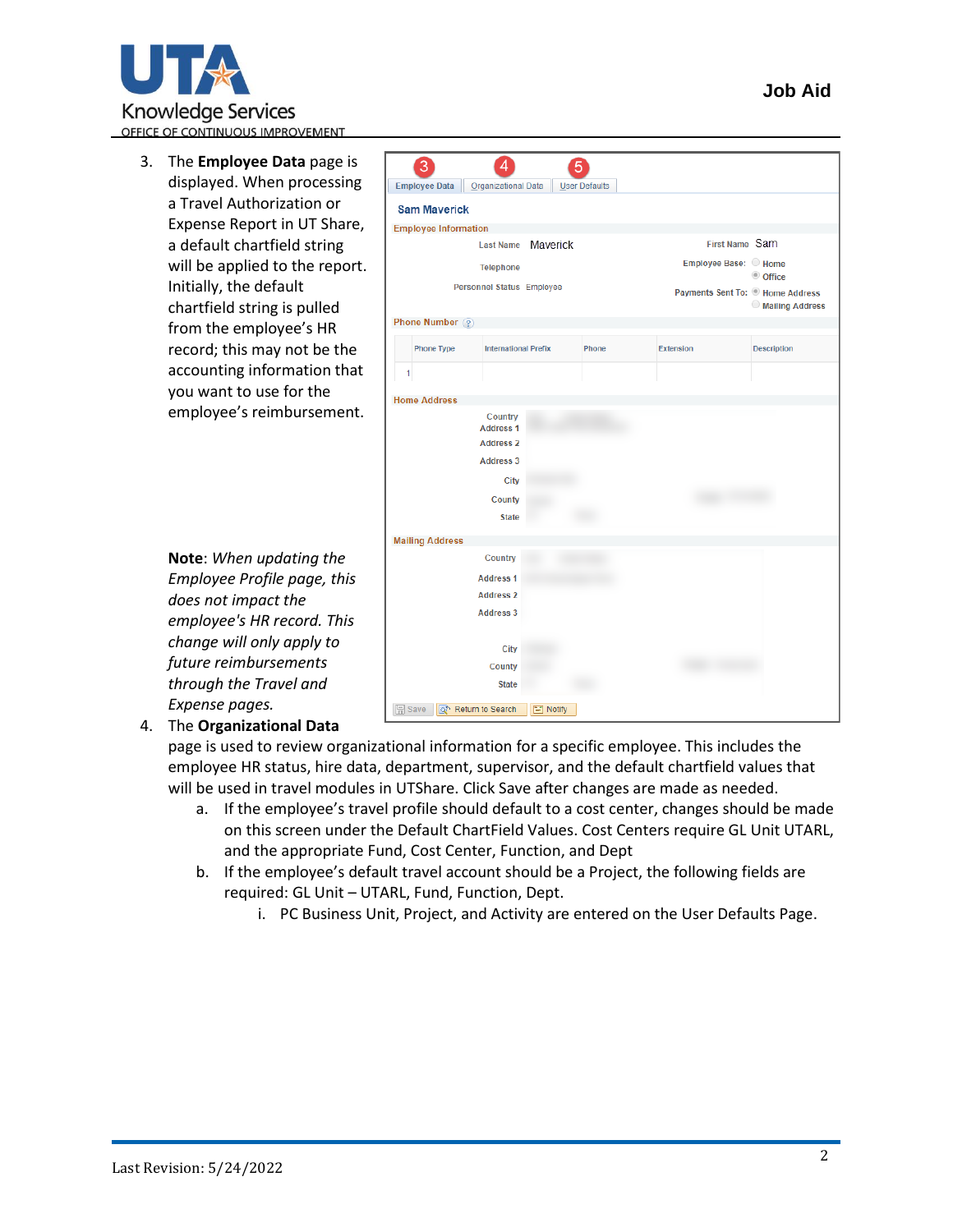

| <b>Organizational Data</b><br><b>Employee Data</b><br><b>User Defaults</b>                                                                                                                                                                               |                                                                                                                                                   |  |  |  |  |  |  |  |  |
|----------------------------------------------------------------------------------------------------------------------------------------------------------------------------------------------------------------------------------------------------------|---------------------------------------------------------------------------------------------------------------------------------------------------|--|--|--|--|--|--|--|--|
| <b>Sam Maverick</b>                                                                                                                                                                                                                                      |                                                                                                                                                   |  |  |  |  |  |  |  |  |
| <b>Expenses Processing Data</b>                                                                                                                                                                                                                          | First $\bigcirc$ 1 of 1 $\bigcirc$ Last<br>Find   View All                                                                                        |  |  |  |  |  |  |  |  |
| Valid for Expenses Yes<br>Reason for Status Passed All Validation Edits                                                                                                                                                                                  | Default Profile<br>Ignore Authorized Amounts<br>Ignore Group Location Amounts<br>Per Diem Amount Type Active Amounts<br>$\boldsymbol{\mathrm{v}}$ |  |  |  |  |  |  |  |  |
| <b>HR</b> Information                                                                                                                                                                                                                                    | <b>Supervisor Information</b>                                                                                                                     |  |  |  |  |  |  |  |  |
| <b>Employee Status Active</b><br>$\overline{\mathbf{v}}$<br>Hire Date 12/16/2008<br> H <br>*GL Unit UTARL<br>$\alpha$<br><b>UT Arlington</b>                                                                                                             | *ID 1000123456<br>$\Omega$<br>Name Jane Doe                                                                                                       |  |  |  |  |  |  |  |  |
| *Department 320105<br>Q<br><b>Business Technology Services</b><br>Hours Per Period @ Use Business Unit Default                                                                                                                                           | <b>Designated Approver</b><br>Q                                                                                                                   |  |  |  |  |  |  |  |  |
| First 1 of 1 2 Last<br><b>Default ChartField Values</b><br>Personalize   Find   2    <br><b>Default ChartField Values</b><br>$\ket{m}$                                                                                                                   |                                                                                                                                                   |  |  |  |  |  |  |  |  |
| <b>GL Unit</b><br><b>Fund</b><br><b>Cost Center</b><br><b>Function</b><br>Program                                                                                                                                                                        | <b>Affiliate</b><br><b>Fund Affil</b><br><b>Dept</b>                                                                                              |  |  |  |  |  |  |  |  |
| 3105<br><b>UTARL</b><br>310172<br>700<br>$\alpha$<br>$\alpha$<br>$\alpha$<br>Q<br>Q                                                                                                                                                                      | 320105<br>$\alpha$<br>$\overline{Q}$<br>$\alpha$                                                                                                  |  |  |  |  |  |  |  |  |
| <b>Cash Advance Level</b>                                                                                                                                                                                                                                |                                                                                                                                                   |  |  |  |  |  |  |  |  |
| <sup>©</sup> Business Unit<br>100,000,000.00 USD<br>Specific Amount<br>$\bigcirc$ None                                                                                                                                                                   |                                                                                                                                                   |  |  |  |  |  |  |  |  |
| <b>Expense Role</b>                                                                                                                                                                                                                                      |                                                                                                                                                   |  |  |  |  |  |  |  |  |
| "If desired, an expenses role can be associated with this employee. Please note that only one role can be assigned, per<br>employee, no matter how many jobs they hold within the company."<br>$\overline{\mathbf{v}}$<br><b>Expense Processing Role</b> |                                                                                                                                                   |  |  |  |  |  |  |  |  |
| <b>圖</b> Save<br>a <sup>+</sup> Return to Search<br>$\equiv$ Notify                                                                                                                                                                                      | $\Box$ Add                                                                                                                                        |  |  |  |  |  |  |  |  |

- 5. The **User Defaults** page is used to review or modify general default preferences for travel authorizations and expense reports. Additionally, if a Project ID has been set up as the employee default chartfield values, this page will display the accounting information that will be used on various transaction pages in UTShare for the employee. Click Save after changes are made as needed.
	- a. If using a Project as the default funding source, select the Enabled checkbox, and enter the PC Business Unit (UTASP, Project, Activity, and Percentage (100 unless splitting costs with multiple accounts) for the Project to be charged.